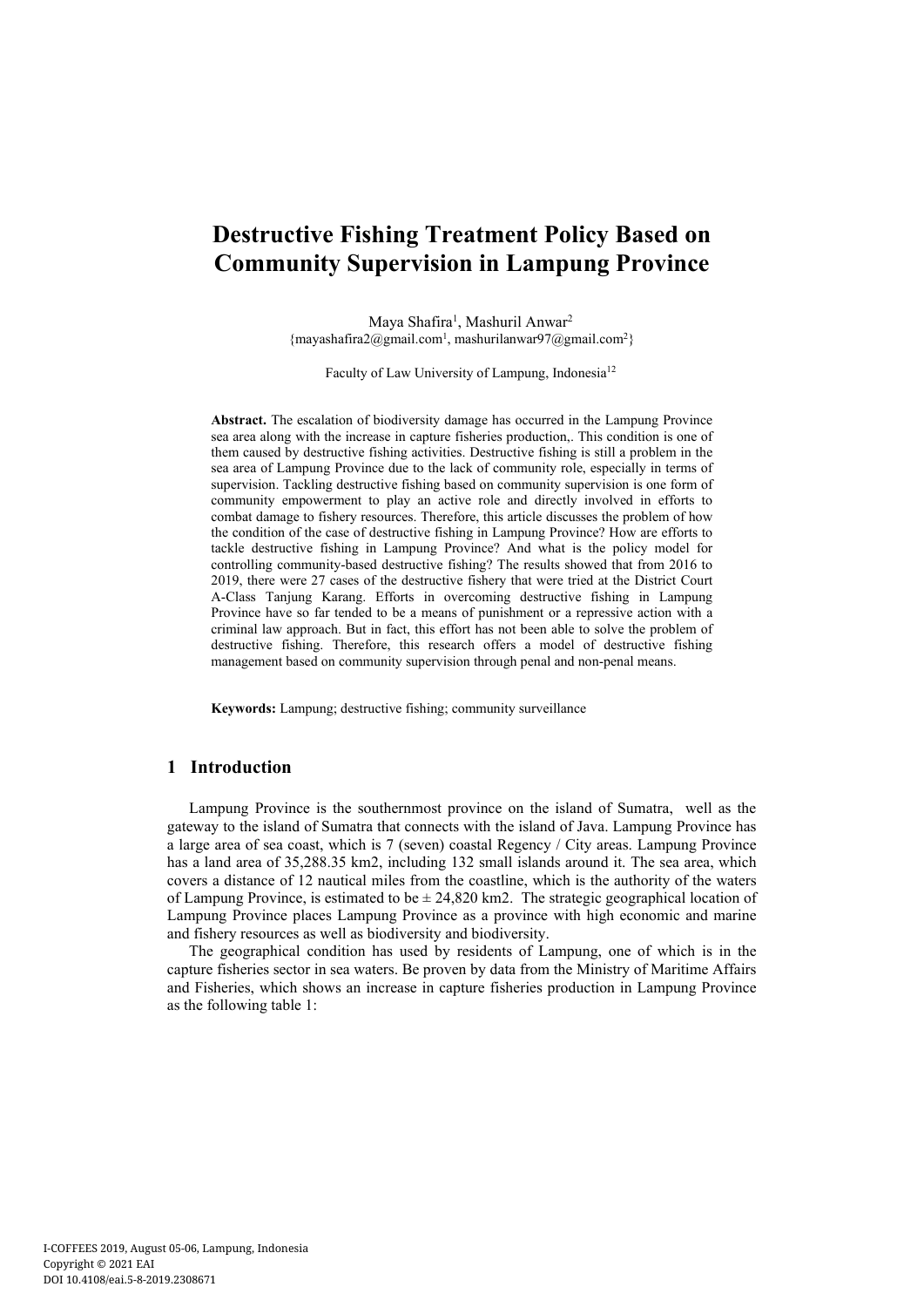| Year | Production |
|------|------------|
| 2012 | 150.342    |
| 2013 | 169.361    |
| 2014 | 164.155    |
| 2015 | 168.943    |
| 2016 | 171.862    |
| 2017 | 178.104    |

**Table 1.** Capture fisheries production in Lampung Province 2012-2017

As the increase in capture fisheries production, escalation of biodiversity damage occurs at sea, including in Lampung Province. The strategic geographic location makes the waters of Lampung Province vulnerable to various forms of violations, one of which is destructive fishing. The vulnerability of the seas of Lampung Province described in the figure below:



**Fig 1.** Vulnerability map Lampung Police Bodies

Destructive fishing practices cause damage to the marine ecosystem, especially coral reefs. Based on data from the Central Statistics Agency, from the year 2010 to 2015, the level of damage to the coral reefs of Lampung Province is quite high, as the following table:

| <b>Description of marine</b> | The extent and condition of coral reefs |        |         |       |       |          |
|------------------------------|-----------------------------------------|--------|---------|-------|-------|----------|
| resources                    | 2010                                    | 2011   | 2012    | 2013  | 2014  | 2015     |
| Area (Ha)                    | 645.98                                  | 813.98 | 813 980 | 670   | 670   | 2 189.50 |
| Good condition $(\% )$       | 160.80                                  | 59.17  | 45      | 15.74 | 15.74 | 8.13     |
| Moderate Condition (%)       | 238.18                                  | 24     | 32.50   | 59.45 | 59.45 | 20.67    |
| Bad condition $(\% )$        | 247                                     | 16.73  | 12.50   | 24.80 | 24.80 | 71.20    |
| Not identified               |                                         | 0.10   | 10      | 0.01  | 0.01  |          |

**Table 2.** The extent and condition of coral reefs in Lampung Province 2012-2015

Destructive fishing activities in Lampung Province generally use explosives that cause damage to coral reefs and the death of various types of fishes. Based on the results of the coral reef mapping conducted by the Department of Fisheries and Maritime Affairs of Lampung Province, the percentage of live coral cover as an indicator of damage to coral reefs, especially in Lampung Bay included in the criteria of evil to good. One area that is often targeted by destructive fishing is Tangkil Island. The percentage of rubble (rubble) due to the bombing on Tangkil Island reached 35%.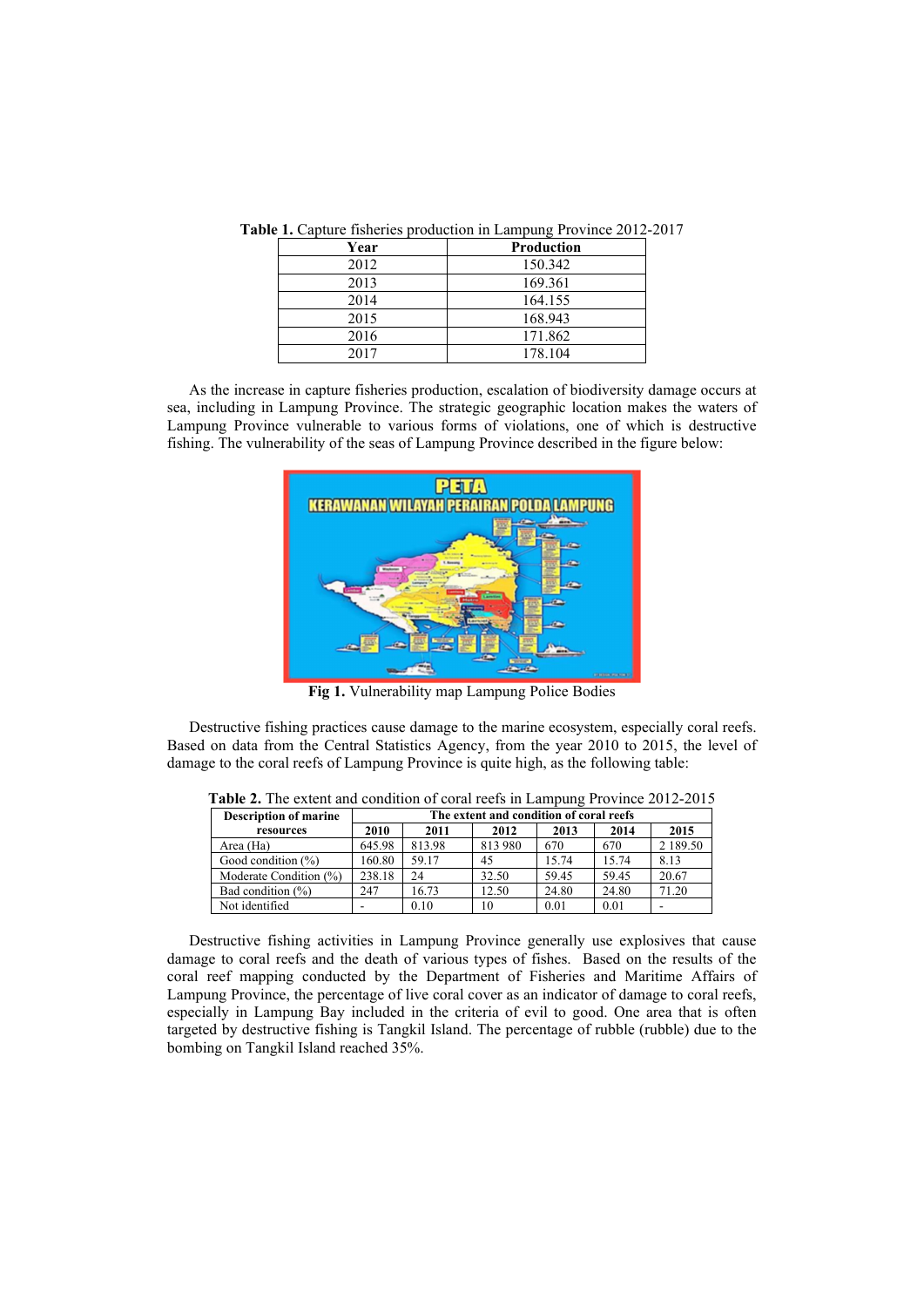

**Fig 2.** Coral reefs destroyed by bombing

Based on the description above, destructive fishing practices cause damage to the marine ecosystem. Therefore, overcoming harmful fishing practices is a must. The involvement of the community in tackling destructive fishing practices plays an important role, especially in terms of supervision. Involving the community in addressing destructive fishing needs to be done, bearing in mind the subject and object of the response are closely related to the existence of the city, mainly coastal communities. Also, coastal communities have a dependency on the availability of marine resources, especially fisheries. Furthermore, community involvement in the handling of destructive fishing, especially in terms of supervision, has been regulated in Article 67 of Law Number 31 the Year 2004 concerning Fisheries. Therefore, since 2007 the Ministry of Maritime Affairs and Fisheries has formed a Fishery Resources Supervisory Unit for the Supervision of Fisheries Resources, which is carrying out its duties involves the community by creating a community watch group (POKMASWAS). Community involvement in overcoming destructive fishing through the supervision of fisheries resources is essential because the community, especially those living on the coast are in direct contact with the sea.

Tackling destructive fishing based on community supervision is one form of community empowerment to play an active role and be directly involved in efforts to address damage to fishery resources. The existence of POKMASWAS provides direct benefits for the preservation of fisheries resources, especially in overcoming destructive fishing practices, which until now is still a strategic issue of the Indonesian Ministry of Maritime Affairs and Fisheries. The control of destructive fishing based on community supervision can also increase catches without damaging the sustainability of fisheries. Therefore, this article will discuss efforts to tackle community-based destructive fishing in Lampung Province. The problem considered is, what is the condition of the catastrophic fishing case in Lampung Province? How are efforts to tackle destructive fishing in Lampung Province? And what is the policy model for controlling community-based destructive fishing? Based on these problems, this article aims to find out and analyze efforts to overcome community-based destructive fishing in Lampung Province.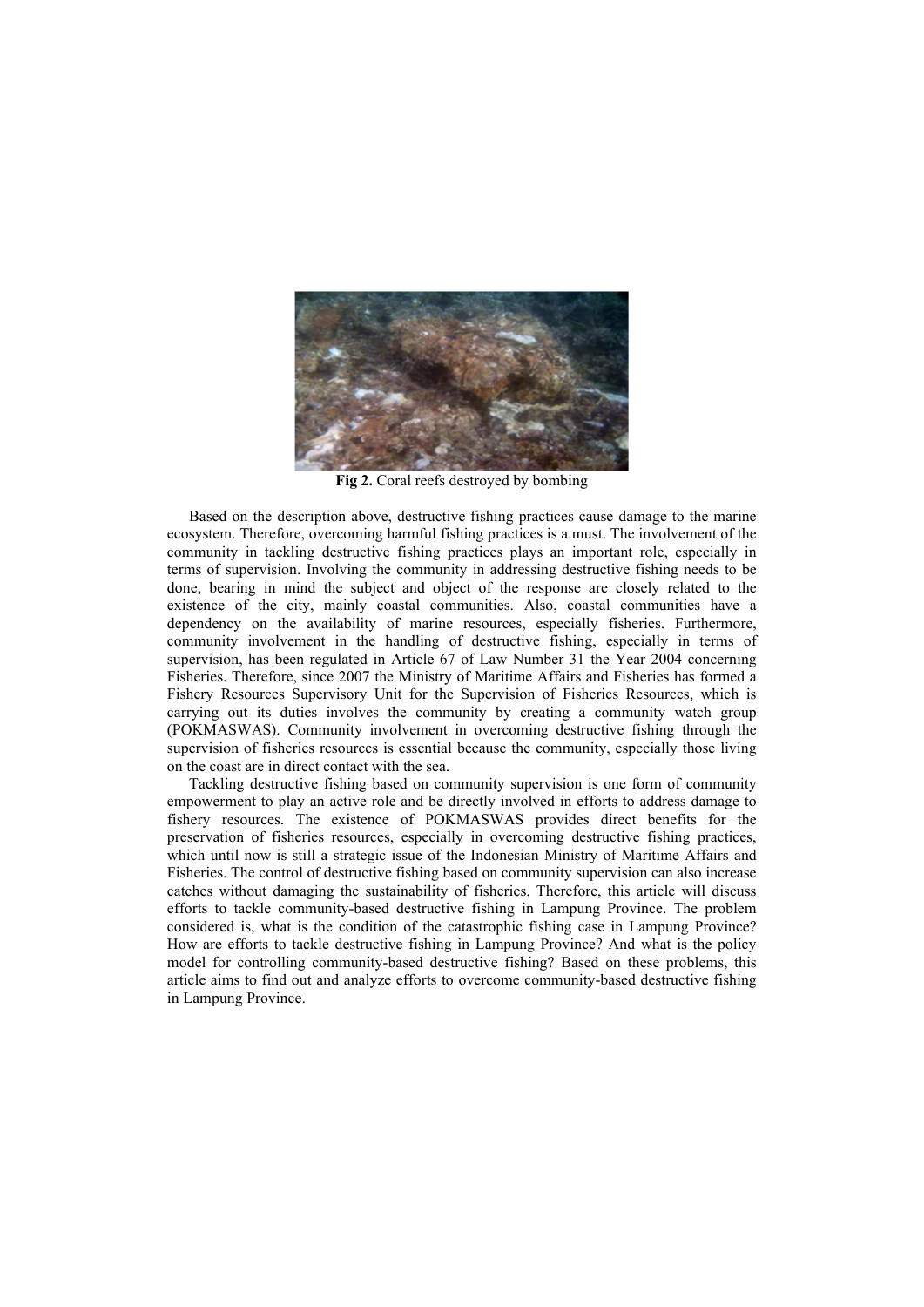# **2 Methods**

The method that used to answer the problem in this study is the normative legal research method based on secondary data. Furthermore, the data obtained were analyzed qualitatively, and the results of the analysis deductively deduced..

## **3 Results and Discussion**

## **3.1 The Condition of Destructive Fishing Cases in Lampung Province**

State losses due to illegal fishing are increasing along with the rise of violations in the field of fisheries. Based on FAO data, Indonesia lost around Rp. 30 trillion per year due to illegal fishing. Destructive fishing is not only a threat to state revenues but also a threat to the sustainability of Indonesia's fisheries resources. Lampung Sea is an area prone to destructive fishing. The practice of the destructive fishery in Lampung Province generally carried out using bombs. Based on the author's search, from 2016 to 2019, there were 27 cases of destructive fishing that tried at the Class I A Tanjung Karang District Court as the following table:

| Table 3. The case of destructive fishing in Lampung Province 2016-2019 |  |
|------------------------------------------------------------------------|--|
|------------------------------------------------------------------------|--|

| No  | <b>Case Number</b>         | <b>The CASE of GOSTROLLY</b> Homing in Bampang 1107 mee 2010 2017<br>Defendant |
|-----|----------------------------|--------------------------------------------------------------------------------|
| 1.  | 925/Pid.B/LH/2019/PN Tjk   | Junaidi Bin Lukman Alm                                                         |
| 2.  | 923/Pid.B/LH/2019/PN Tjk   | 1) Sahrudin Bin Labunga                                                        |
|     |                            | 2) Idi Amin Bin Hasan Basri                                                    |
| 3.  | 924/Pid.B/LH/2019/PN Tik   | M. Ayub Bin Hambali Alm                                                        |
| 4.  | 778/Pid.B/LH/2019/PN Tjk   | Andi Saputra als Bejo Bin Rasmin                                               |
| 5.  | 777/Pid.B/LH/2019/PN Tjk   | Syamsudin als Acok Bin H. Rebang alm                                           |
| 6.  | 776/Pid.B/LH/2019/PN Tjk   | Abas Bin Sunarto                                                               |
| 7.  | 775/Pid.B/LH/2019/PN Tjk   | Edi Yusup Bin M. Yusup                                                         |
| 8.  | 726/Pid.B/LH/2019/PN Tik   | Markuat Bin Matal alm                                                          |
| 9.  | 681/Pid.B/LH/2019/PN Tik   | Mustang Bin H. Juhere                                                          |
| 10. | 590/Pid.B/LH/2019/PN Tik   | Jamal Bin Ibrohim                                                              |
| 11. | 664/Pid.B/LH/2018/PN Tjk   | Muhamad Rohman Bin Sarbani                                                     |
| 12. | 598/Pid.B/LH/2018/PN Tjk   | 1) Sohni Junaedi Bin Hairudin alm, dkk                                         |
|     |                            | Hairul Saleh als Iyung Bin Sanwani<br>(2)                                      |
| 13. | 574/Pid.B/LH/2018/PN Tjk   | Imron Bin Ito                                                                  |
| 14. | 546/Pid.B/LH/2018/PN Tjk   | Yohanes Hendriyanto atau Ahmad Ariyanto als                                    |
|     |                            | Anto Bin Markus                                                                |
| 15. | 513/Pid.B/LH/2018/PN Tjk   | Dedi Bin Suwandi                                                               |
| 16. | 512/Pid.B/LH/2018/PN Tjk   | Alimudin Bin Bedu                                                              |
| 17. | 969/Pid.B/LH/2017/PN Tik   | Zainal Abidin Bin Nurung                                                       |
| 18. | 896/Pid.B/LH/2017/PN Tik   | Sulaeman Bin H. Solong                                                         |
| 19. | 697/Pid.B/LH/2017/PN Tjk   | Hidayat als Dayat Bin Sulaiman                                                 |
| 20. | 648/Pid.B/LH/2017/PN Tjk   | Rustam als Udin Bin Hasan                                                      |
| 21. | 598/Pid.Sus/LH/2017/PN Tik | Samsu Alam Bin Sendiri                                                         |
| 22. | 571/Pid.B/LH/2017/PN Tjk   | Imron Bin Mustofa                                                              |
| 23. |                            | Mulyadi Bin Lide, dkk<br>1)                                                    |
|     | 335/Pid.B/LH/2017/PN Tjk   | Adrianus Maju Bin Yosep Sawu<br>2)                                             |
|     |                            | David Bin Pagang<br>3)                                                         |
|     |                            | Romli als Koyom Bin Meran<br>4)                                                |
|     |                            | Irpan Bin Lukman<br>5)                                                         |
|     |                            | 6)<br>Sigit Nugroho Bin Muji                                                   |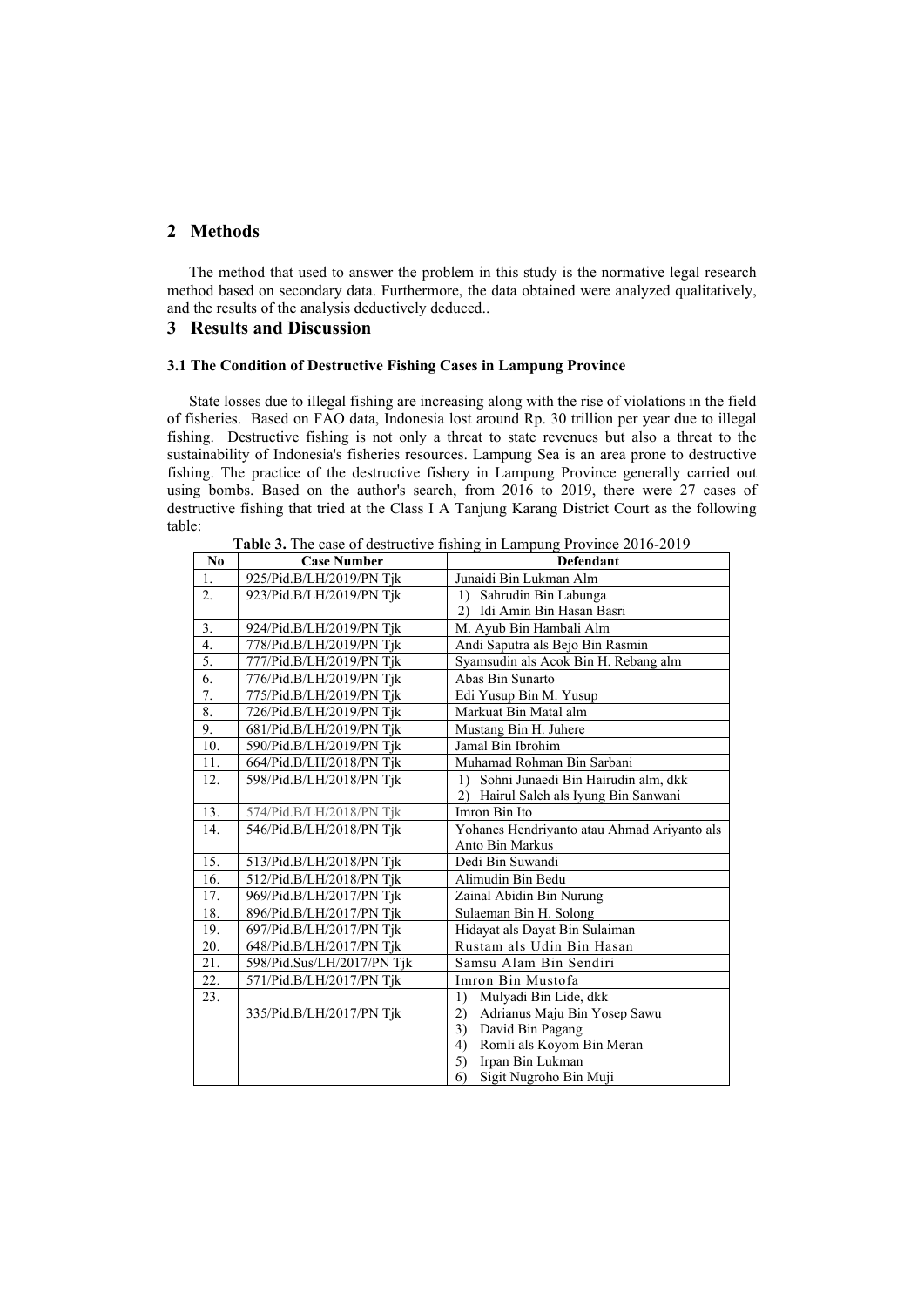| 24.  | 281/Pid.B/LH/2017/PN Tjk   | Subandi Bin Arbani.          |
|------|----------------------------|------------------------------|
| 25.  | 280/Pid.B/LH/2017/PN Tik   | Jara Bin Lakajihi.           |
| 26.  | 1242/Pid.B/LH/2016/PN Tik  | Sarozi als Rozi Bin Tahwani  |
| 127. | 482/Pid.Sus-LH/2016/PN Tik | Muhammar als Amnas Bin Kalla |

The practice of destructive fishing in Lampung Province generally charged with Article 1 paragraph (1) of the Emergency Law No. 12 of 1951 concerning Explosives. Out of a total of 27 cases, 26 cases of destructive fishing charged with Article 1 paragraph (1) of the Emergency Law Number 12 of 1951, and 1 case of the destructive fishery was charged with Article 84 paragraph (2) of Law Number 31 of 2004 as already amended by Law Number 45 of 2009 concerning Fisheries. Destructive fishing practices hurt the preservation of fishery resources in Lampung Province. Also, the quality of the catch with harmful fishing practices is undoubtedly different from the score with environmentally friendly tools. Destructive fishing practices in Lampung Province generally use explosives and also hurt the location of fishing, especially coral reefs.

Based on data from the Central Statistics Agency, damage to coral reefs in the Lampung Sea from 2010 to 2015 tends to increase (table 2). Furthermore, the rampant cases of destructive fishing show a low level of public awareness, especially fishers in Lampung Province. The rise of harmful fishing practices with explosives in Lampung Province will cause by several things, namely the ease of obtaining raw materials, simple assembly, shorter fishing time, and more catches. This made the community, especially fishers in Lampung Province, complete their fishing gear with explosives/bombs.

## **3.2 Efforts to Overcome Destructive Fishing in Lampung Province**

Tackling destructive fishing is part of criminal policy, and attempts to protect fisheries resources. Efforts to tackle devastating fishing crime can broadly divide into two, namely the means of punishment and non-punishment. Countermeasures using penalties focus on eradication (repressive). Furthermore, overcoming criminal acts with non-penal means focuses on prevention (preventive). The factors causing destructive fishing include overlapping management authority, the conflict between fishers, strong patrol-client relations, raw materials for bombs and poisons quickly obtained, opportunities, or opportunities.

Efforts in overcoming destructive fishing in Lampung Province have so far tended to be a means of punishment or repressive action. Repressive actions against harmful fishing perpetrators are law enforcement efforts carried out in the form of prosecution, investigation, prosecution, and trial in court. Based on data from the Criminal Fishing Class I A Tanjung Karang District Court Information System data, there are 27 cases of destructive fishing that have permanent legal force (incraht). Of the 27 causes of the destructive fishery that were tried by the District Court of Class I A Tanjung Karang, 25 cases were sentenced to imprisonment, while two instances sentenced to prison and fines as the following table:

| N <sub>0</sub> | <b>Case Number</b>       | <b>Verdict</b>                                         |
|----------------|--------------------------|--------------------------------------------------------|
|                | 925/Pid.B/LH/2019/PN Tjk | imprisonment for 2 (two) years and $6$ (six)<br>months |
|                | 923/Pid.B/LH/2019/PN Tik |                                                        |
|                |                          | imprisonment for 1 (one) year                          |
| 3.             | 924/Pid.B/LH/2019/PN Tjk | imprisonment for 3 (three) years and 10 (ten)          |
|                |                          | months                                                 |
| 4.             | 778/Pid.B/LH/2019/PN Tik | imprisonment for 2 (two) years                         |
|                | 777/Pid.B/LH/2019/PN Tjk | imprisonment for 2 (two) years                         |

**Table 4.** A decision on the case of destructive fishing in Lampung Province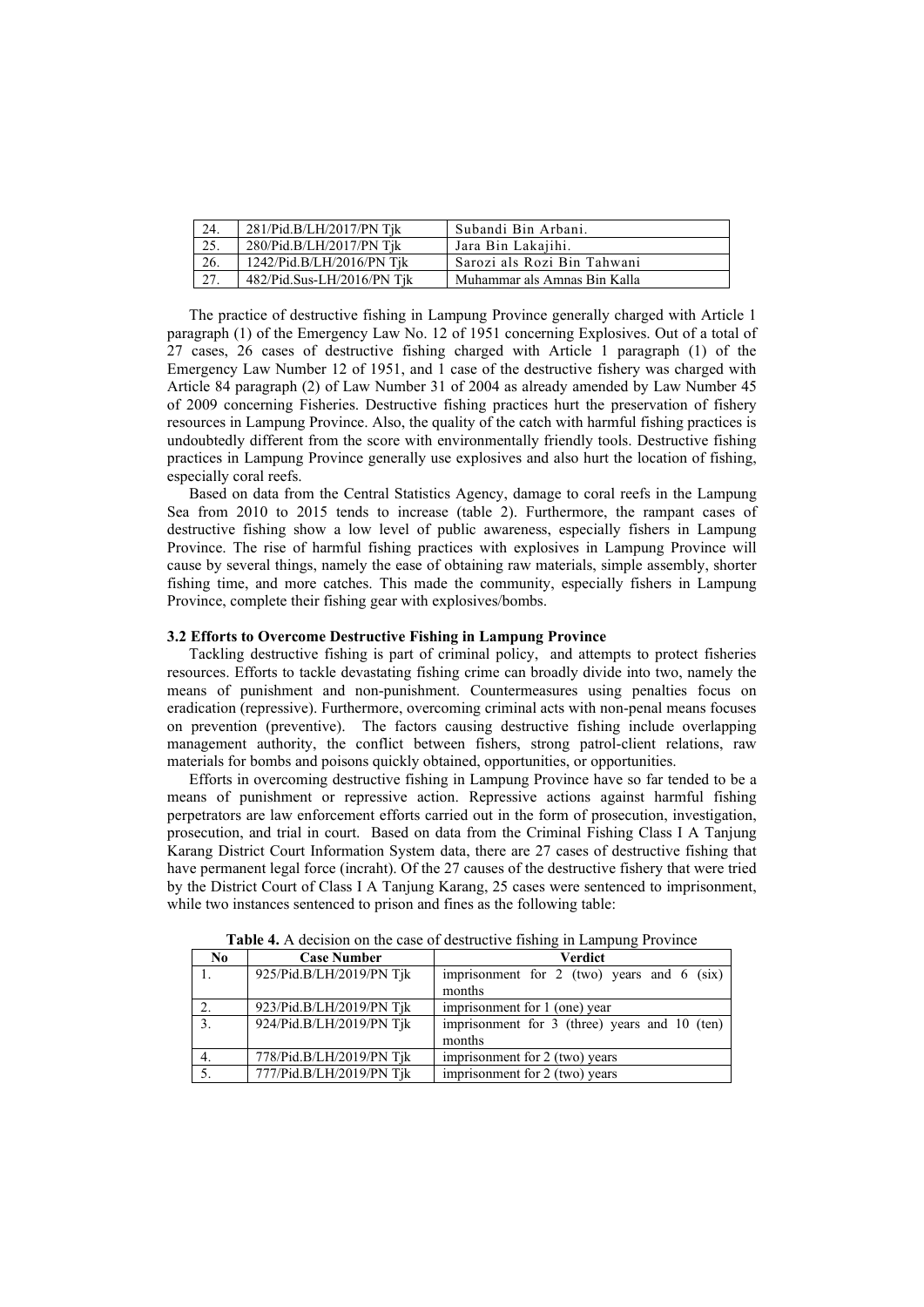| 6.  | 776/Pid.B/LH/2019/PN Tjk   | imprisonment for 1 (one) year                       |
|-----|----------------------------|-----------------------------------------------------|
| 7.  | 775/Pid.B/LH/2019/PN Tjk   | imprisonment for 1 (one) year                       |
| 8.  | 726/Pid.B/LH/2019/PN Tik   | imprisonment for $2$ (two) years $6$ (six) months   |
| 9.  | 681/Pid.B/LH/2019/PN Tjk   | imprisonment for 2 (two) years                      |
| 10. | 590/Pid.B/LH/2019/PN Tjk   | imprisonment for 2 (two) years                      |
| 11. | 664/Pid.B/LH/2018/PN Tik   | imprisonment for 1 (one) year 11 (eleven) months    |
| 12. | 598/Pid.B/LH/2018/PN Tjk   | imprisonment for 10 (ten) months                    |
| 13. | 574/Pid.B/LH/2018/PN Tjk   | imprisonment for: 2 (two) years $6$ (six) months    |
|     |                            | and a fine of Rp 100,000,000 (one hundred           |
|     |                            | million rupiahs), provided that if not paid, it     |
|     |                            | replaced with a sentence of 6 (six) months          |
| 14. | 546/Pid.B/LH/2018/PN Tjk   | imprisonment for 2 (two) years                      |
| 15. | 513/Pid.B/LH/2018/PN Tjk   | imprisonment for 1 (one) years                      |
| 16. | 512/Pid.B/LH/2018/PN Tjk   | imprisonment for 1 (one) year and 4 (four)          |
|     |                            | months                                              |
| 17. | 969/Pid.B/LH/2017/PN Tjk   | imprisonment for 1 (one) year and 4 (four)          |
|     |                            | months                                              |
| 18. | 896/Pid.B/LH/2017/PN Tjk   | imprisonment for 1 (one) year 4 (four) months       |
| 19. | 697/Pid.B/LH/2017/PN Tjk   | imprisonment for 8 (eight) months                   |
| 20. | 648/Pid.B/LH/2017/PN Tjk   | imprisonment for 8 (eight) months                   |
| 21. | 598/Pid.Sus/LH/2017/PN Tjk | imprisonment for 1 (one) year 8 (eight) months      |
| 22. | 571/Pid.B/LH/2017/PN Tjk   | imprisonment for $2$ (two) years $6$ (six) months   |
| 23. | 335/Pid.B/LH/2017/PN Tik   | imprisonment for $1$ (one) year, $6$ (six) months   |
|     |                            |                                                     |
| 24. |                            |                                                     |
| 25. | 281/Pid.B/LH/2017/PN Tjk   | imprisonment for 2 (two) years                      |
|     | 280/Pid.B/LH/2017/PN Tik   | imprisonment for 2 (two) years                      |
| 26. | 1242/Pid.B/LH/2016/PN Tjk  | imprisonment for 1 (one) year 4 (four) months       |
| 27. | 482/Pid.Sus-LH/2016/PN Tjk | imprisonment for 1 (one) year and 6 (six) months    |
|     |                            | and a fine of Rp. 5,000,000.00 (five million        |
|     |                            | rupiahs) on the condition that the fine not be paid |
|     |                            | to be replaced with imprisonment for 6 (six)        |
|     |                            | months                                              |

The practice of destructive fishing in Lampung Province generally carried out with explosives/fish bombs. Therefore most destructive fishing cases are prosecuted under Emergency Law No. 12 of 1951 concerning Explosives. Since 2016-2019 there have been 27 cases of destructive fishing, of which 25 cases have prosecuted under Emergency Law Number 12 of 1951, and 2 cases have prosecuted under Law Number 31 of 2004 concerning Fisheries. In terms of quantity, the sanctions in the Emergency Law Number 12 of 1951 are more severe than the penalties in the Law Number 31 of 2004. Based on the provisions of Article 1 Paragraph (1) of the Emergency Law Number 12 of 1951, someone who uses explosives punished with a death sentence or life imprisonment or a maximum prison sentence of twenty years.

Whereas, based on the provisions of Article 84 of Law Number 31 the Year 2004, the threat of sanctions for perpetrators of destructive fishing is a maximum of ten years imprisonment and a maximum fine of Rp. 200,000,000 (two hundred million rupiahs).Furthermore, in Lampung Province, there is no Special Court for Fisheries. This condition causes the case of destructive fishing in Lampung Province to be tried by the District Court with a judge who has expertise in the environmental field. In contrast, for fisheries experts, it is limited to expert testimony.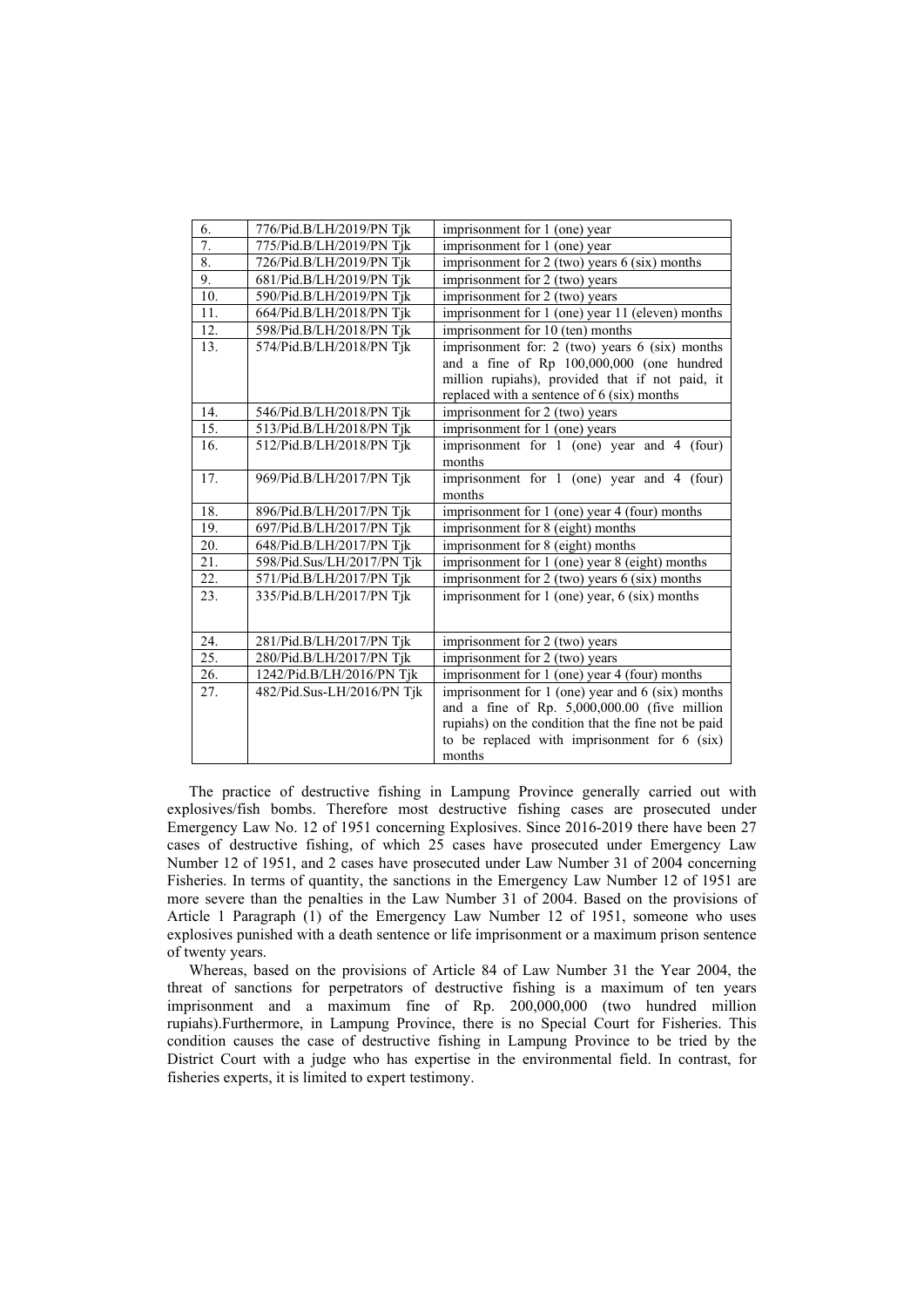#### **3.3 The Community Oversight Destructive Fishing Countermeasure Policy Model**

Based on the provisions of Law No. 23 of 2014 concerning Regional Government, management of the coastal sea area, and small islands as far as 12 miles outside of oil and gas is the authority of the provincial government. Given the vast sea area of Lampung Province, a significant role and responsibility required from the Lampung Province regional government. However, sometimes there are limited infrastructure and human resources so that it becomes a significant obstacle in achieving optimal supervision, especially in the fisheries sector. So based on Article 67 of Law Number 31 the Year 2004 concerning Fisheries, the public can participate in fisheries supervision. Also, Law Number 27 of 2007 concerning Management of Coastal Areas and Small Islands mandates the government to recognize and respect community rights.

Furthermore, based on Article 9 paragraph (1) of the Minister of Maritime Affairs and Fisheries Regulation No. 40 / PERMEN-KP / 2014, community participation in monitoring management of coastal areas and small islands, among others, reports losses, suspected pollution, environmental hazards, and damage. In addition to providing opportunities for the community to oversee fisheries activities, community-based supervision can strengthen community togetherness in protecting the potential of their regional fisheries. Destructive fishing practices not only threaten the potential of fisheries but also cause environmental damage, especially marine ecosystems. Therefore, based on the provisions of Article 70 of Law Number 32 the Year 2009 concerning Protection and Management of Life Circles, the community has the same and broadest rights and opportunities to play an active role in the protection and management of the living environment. The part of the city is in the form of social supervision, giving advice, opinions, complaints, and delivering information/reports. Next, Article 3 letter g of Law Number 27 the Year 2007 concerning Management of Coastal Areas and Small Islands, that management of coastal areas and small islands based on community participation. Supervision of the control of the coastal regions and small islands by the community is done through complaints or submitting information to the authorities.

Cooperation in fisheries management has not been practical enough. During this time, participation in fisheries management tends to be competitive so that it causes the failure of fisheries management, which is marked by the rise of violations such as destructive fishing practices that cause environmental damage and poverty. Along with the emergence of the paradigm of marine development, various problems in the fisheries sector become a strategic issue to resolve. Overcoming different fisheries issues, especially destructive fishing in Lampung Province, requires a new model of policy that involves the participation of the community to achieve optimal monitoring performance. The monitoring model for controlling destructive fishing based on community supervision in Lampung Province divided into two, namely the means of punishment and non-punishment as described below:

#### **Penal Facilities**

Counter measures using penalties focus on eradication (repressive). The form of public supervision in the handling of destructive fishing through the means of punishment can be in the way of submitting reports to the authorities regarding the alleged practices of destructive fishing. Community-based supervision of destructive fisheries is essential to ensure optimal and sustainable fisheries management. Based on the Decree of the Minister of Maritime Affairs and Fisheries Number: KEP.58 / MEN / 2001 concerning Procedures for the Implementation of Community Oversight Systems in Management and Utilization of Marine and Fisheries Resources, in the form of fisheries supervisory community groups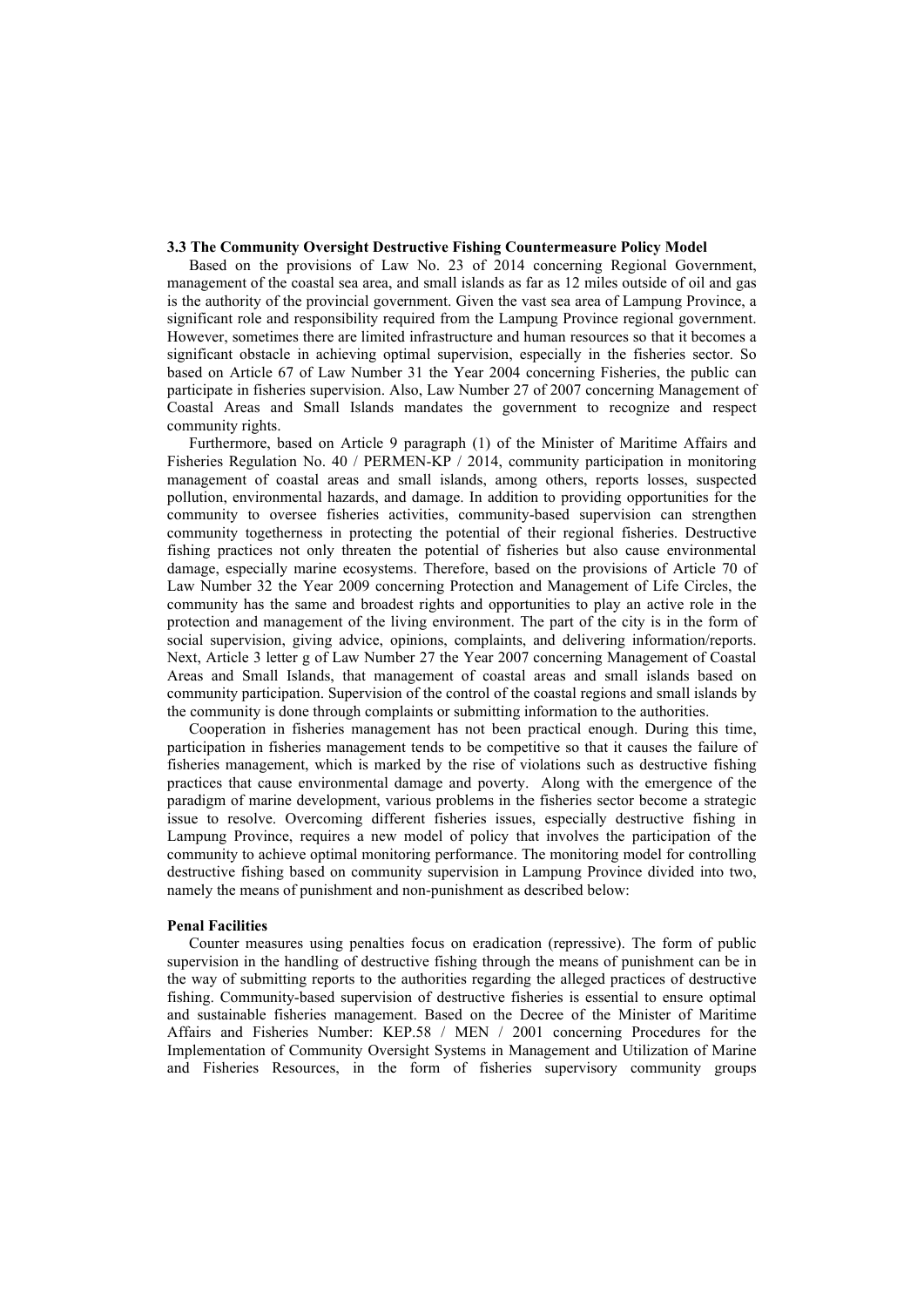(POKMASWAS). In 2015 there were 81 POKMASWAS while in 2016 there were 64 POKMASWAS spread across ten Regencies / Cities in Lampung Province, as the following table:

| Regency /   | $\frac{1}{2}$ of Bampang 110, mot 1 011. The $\frac{1}{2}$ of $\frac{1}{2}$<br><b>Number of Groups</b> |                |      | Coordination         |
|-------------|--------------------------------------------------------------------------------------------------------|----------------|------|----------------------|
| <b>City</b> | 2015                                                                                                   | 2016           | 2017 | <b>Control Range</b> |
| West        | 12                                                                                                     |                |      |                      |
| Lampung     |                                                                                                        |                |      |                      |
| Tulang      | 4                                                                                                      | 16             |      |                      |
| Bawang      |                                                                                                        |                |      |                      |
| Pesawaran   | 9                                                                                                      | 10             |      |                      |
| Pringsewu   | 4                                                                                                      | 4              |      |                      |
| North       | 6                                                                                                      | 10             |      |                      |
| Lampung     |                                                                                                        |                |      | SDKP<br>Jakarta      |
| East        | 5                                                                                                      | 6              |      | Monitoring Base      |
| Lampung     |                                                                                                        |                |      |                      |
| South       | 10                                                                                                     | 3              |      |                      |
| Lampung     |                                                                                                        |                |      |                      |
| Bandar      | 4                                                                                                      | 4              |      |                      |
| Lampung     |                                                                                                        |                |      |                      |
| Way         | 23                                                                                                     | $\mathfrak{D}$ |      |                      |
| Kanan       |                                                                                                        |                |      |                      |
| Mesuji      | 4                                                                                                      | 4              |      |                      |

**Table 5.** Lampung Province POKMASWAS 2015-2017

The role of POKMASWAS in overcoming destructive fishing through penal means done through reporting or providing information about alleged harmful fishing practices to the nearest supervisory apparatus such as PPNS, Head of a fishing port, Head of Maritime Affairs and Fisheries Office, Navy and Satpol AIRUD nearby, and port quarantine officers. As table 5 above, Lampung Province is currently under the working area of the Jakarta Maritime and Fisheries Resources Control Base (PSDKP) with the Bid Supervision Unit. Furthermore, the recapitulation of the Jakarta SDKP Supervision Base fisheries is as follows:

**Table 6**. Recapitulation of the 2017 Jakarta PSDKP fisheries supervisor

| <b>Employment status</b> | <b>Base / Station</b> | <b>Scope of Satwas</b> | Amount |
|--------------------------|-----------------------|------------------------|--------|
| Jend/dir PSDKP           |                       |                        |        |
| <b>T</b> fices           |                       |                        |        |

POKMASWAS can report suspected destructive fishing by Indonesian fishing vessels and foreign fishing vessels. The officer who received the report from POKMASWAS followed up by forwarding the information to PPNS, the Navy, SATPOL AIRUD, and fishery inspection vessels. Based on the POKMASWAS information, the authorities will then pursue and arrest the perpetrators of destructive fishing and then investigate and investigate. Based on the general explanation of the Regulation of the Minister of Maritime Affairs and Fisheries Number: KEP.58 / MEN / 2001, in conducting follow-up operations on violations, the Provincial Fisheries Service coordinates with fisheries supervision officers (Indonesian Navy, Indonesian National Police, Indonesian National Police, PPNS, and BAKAMLA).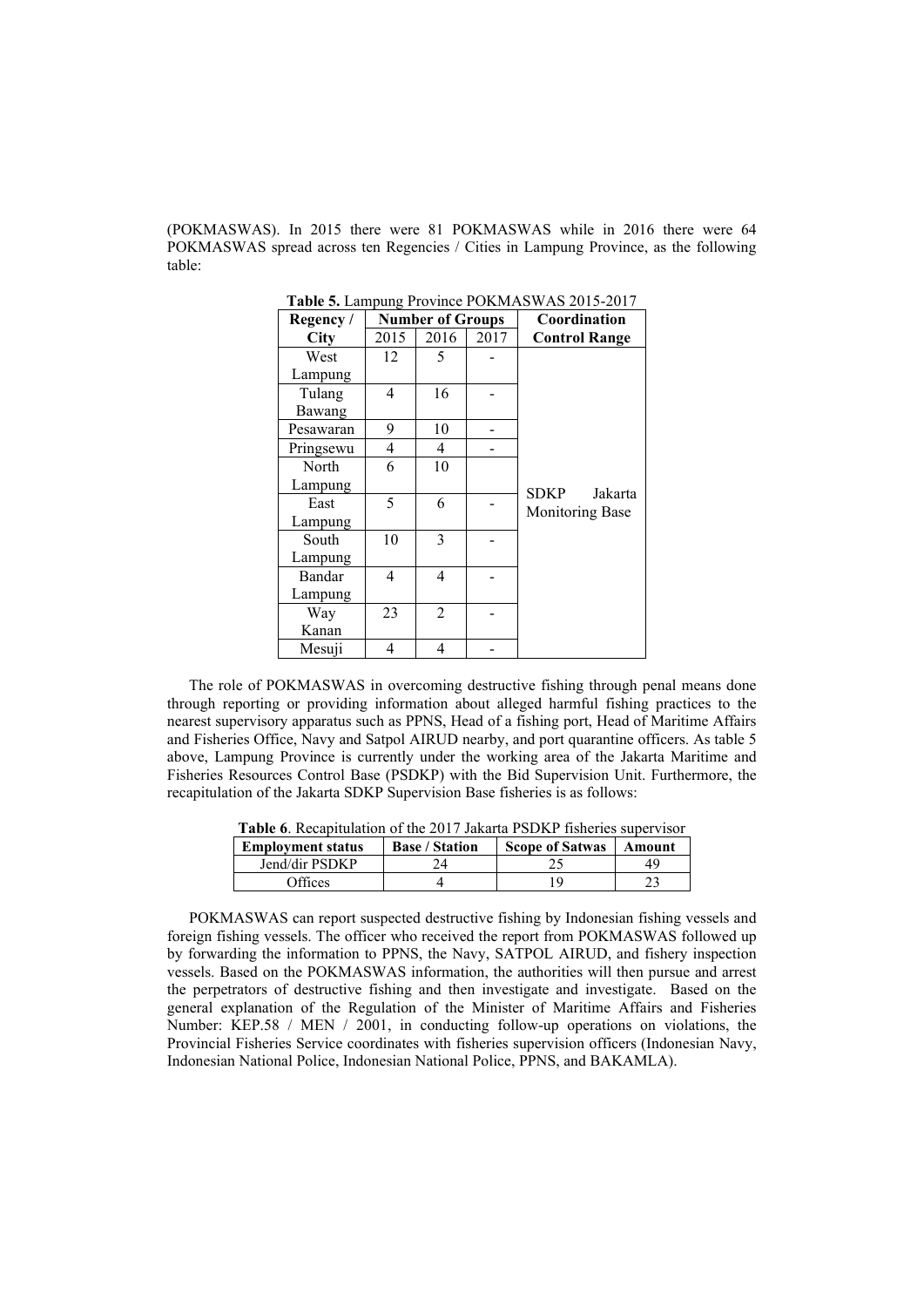#### **Non-Penal Facilities**

Tackling destructive fishing with non-penal means focuses on prevention (preventive). The handling of the destructive fishery so far has prioritized law enforcement with a fisheries criminal act approach. It has not been able to solve problems in the fishery sector, one of which is destructive fishing practices. This condition caused by various fisheries supervision limitations such as facilities, human resources, and budget. The fisheries supervisory facilities and human resources in Lampung Province are currently in the following chart:



**Fig 2.** Chart 1. 2019 Lampung Province fisheries supervisors facilities and human resources

The fishery control vessel in Lampung Province at the moment is Napoleon 014, with a size of 12 meters, which located at the Pesawaran SDKP Satwas. The human resources of SDK Pesawaran Satwas numbered ten people. On the other hand, the SDK SDK Peswas Satwas has a relatively wide working area of 15 districts/cities in Lampung Province. To means that fishery's supervisory facilities and human resources in Lampung Province are not yet well established when compared to their working area. Therefore, community participation in fisheries supervision has a significant bearing given the various limitations of human resources and the currently limited allocation of fisheries supervision funding. Community oversight in the handling of destructive fishing through non-penal means carried out through coordination and participation in a variety of supervisory programs related agencies such as PSDKP, Navy, Police, PPNS, and BAKAMLA. These programs can be in the form of planning for the prevention of destructive fishing, surveillance operations for fisheries resources, and monitoring fishing vessel compliance. Realize optimal community participation in fisheries supervision, and it is necessary to improve the monitoring facilities and infrastructure, including surveillance posts, speed boats, communication tools, and other surveillance equipment.

Supervision of community-based destructive fishing carried out by distributing responsibilities from the Provincial Government of Lampung to local communities. Local communities have a substantial control role in the prevention of harmful fishing practices in Lampung Province. Also, community involvement in fisheries supervision can reduce community involvement in illegal transshipment on the high seas. Therefore, the Lampung Provincial Government's policy must provide opportunities for local communities to get involved in fisheries surveillance to prevent destructive fishing practices. Furthermore, the Lampung Provincial government policy must prioritize the development of SISMASWAS, which carried out through the empowerment of POKMASWAS. Supervision by empowering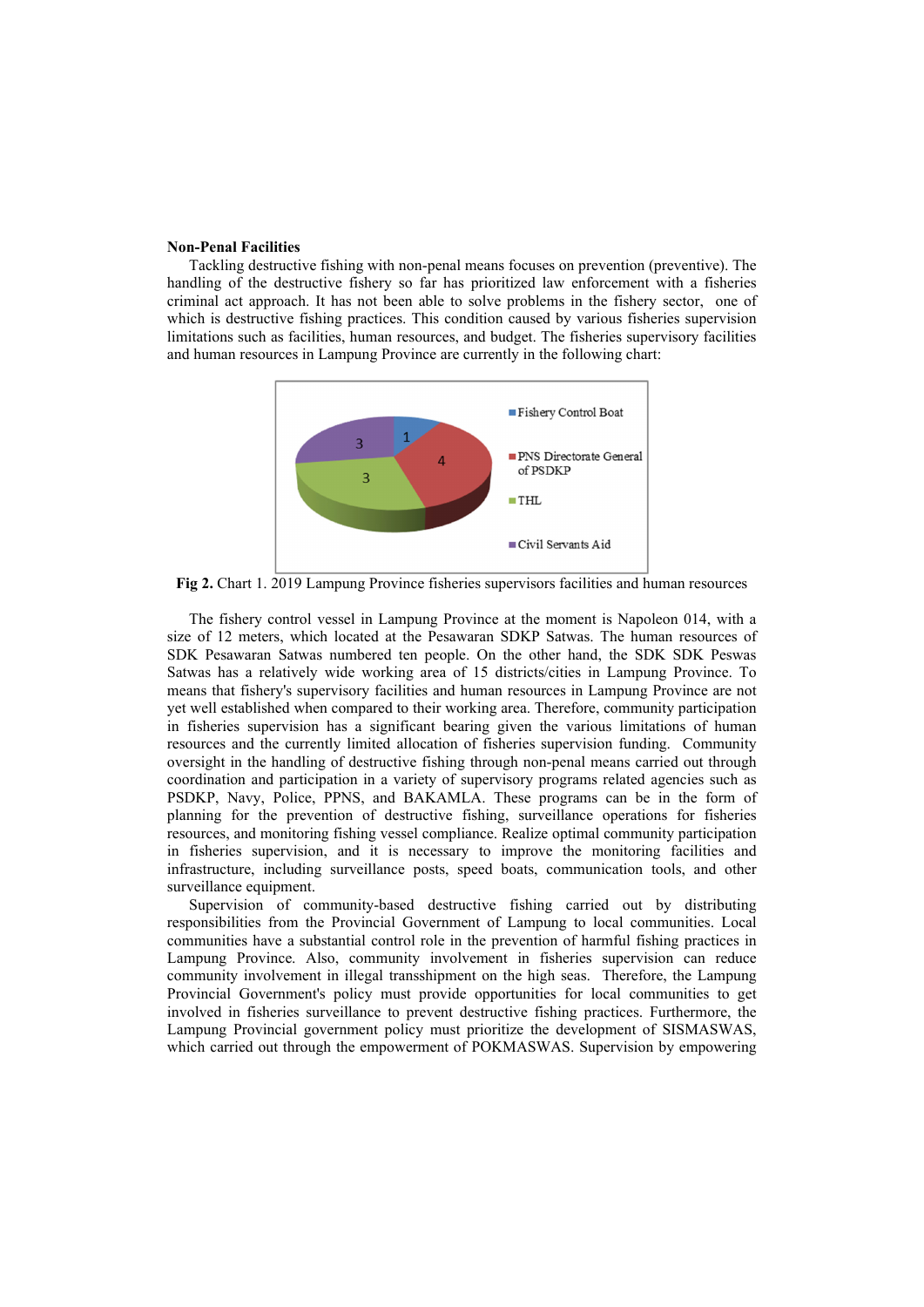the community can help in overcoming, especially the prevention of destructive fishing practices in Lampung Province. The community-based supervision scheme, namely:



**Fig 3.** Community-based supervision schemes

Considering the various limitations in overcoming destructive fishing practices that have caused the development of the fisheries sector not being maximized, community-based supervision is a solution in overcoming destructive fishing. Community participation in overcoming destructive fishing places more emphasis on non-penal or prevention efforts. It is due to various problems, including the low sanctions given compared to the losses incurred. Supervision of community-based destructive fishing practices through non-penal means carried out through coordination and community involvement in every marine and fisheries supervision program.

## **4 Conclusion and Recommendation**

The practice of destructive fishing in the Province generally carried out using bombs. From 2016 to 2019, there were 27 cases of the destructive fishery that tried at the Class A District Court of Tanjung Karang. The practice of destructive fishing in Lampung Province generally charged with Emergency Law No. 12 of 1951 concerning Explosives. Efforts to tackle destructive fishing in Lampung Province are currently more inclined to the means of punishment or repressive actions. Of the 27 causes of the destructive fishery that were tried by the Tanjung Karang Class I District Court, 25 cases were sentenced to imprisonment, while two instances sentenced to prison and fines. Considering various obstacles in achieving optimal fisheries supervision, I was a new model.

It needed that involves the community in tackling destructive fishing practices, especially in Lampung Province, namely the prevention of destructive fishing based on community supervision. The handling of the destructive fishery based on community surveillance divided into two, namely the means of punishment and the means of non-punishment. Community oversight in the processing of destructive fishing through the means of discipline in the form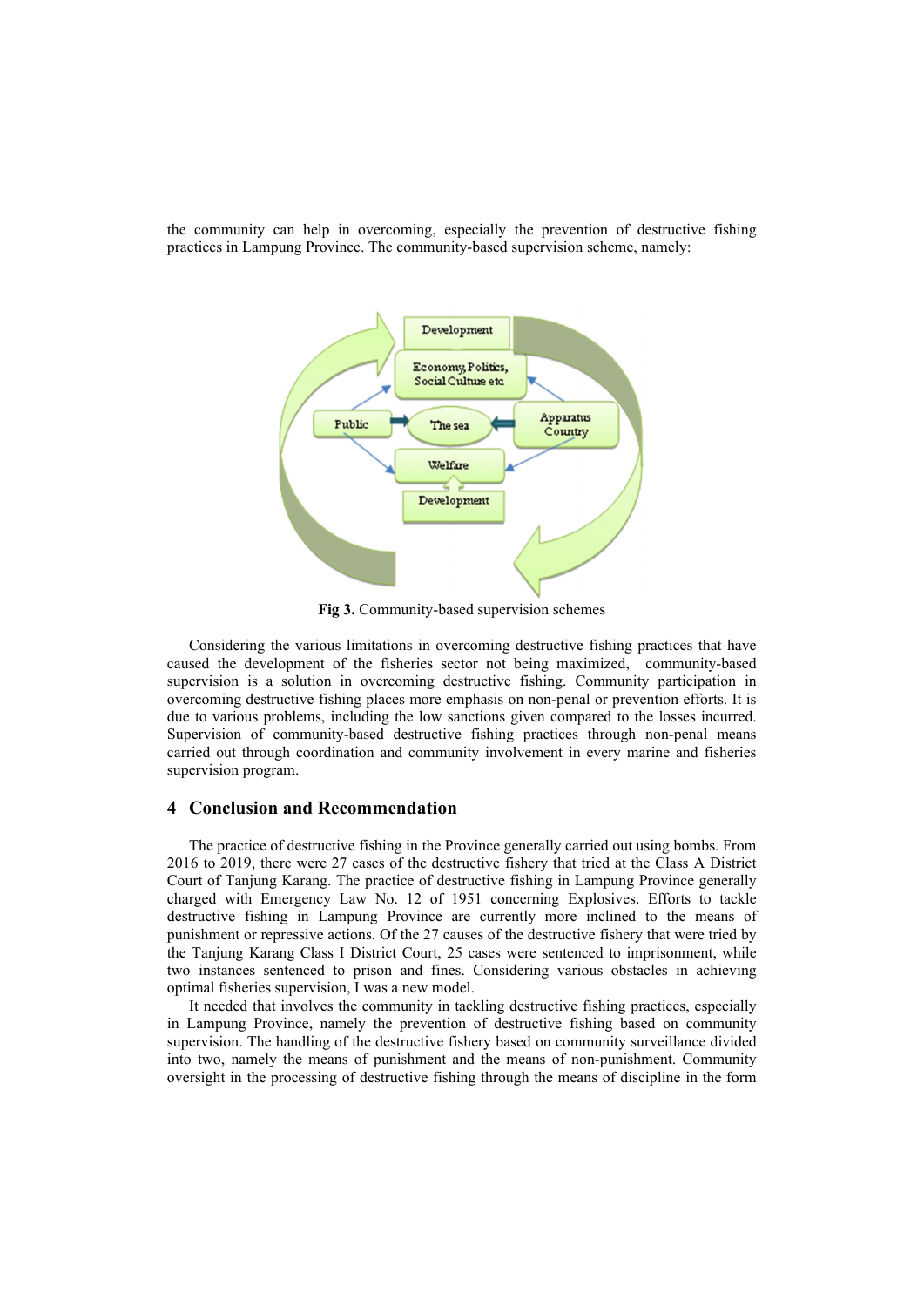of submission of reports to the authorities regarding the alleged practices of destructive fishing. Furthermore, community supervision in overcoming destructive fishing through nonpenal means carried out through coordination and community participation in various programs of control of related agencies such as PSDKP, Navy, Police, PPNS, and BAKAMLA.

Based on these conclusions, it recommended that the Lampung provincial government address the practice of destructive fishing by prioritizing community participation, especially in terms of supervision.

## **References**

- [1] Alains, A. Muluk, dkk. (2009). Pengelolaan Sumberdaya Perikanan Berbasis Masyarakat (PSPBM) Melalui Model Co-Management Perikanan. Jurnal Ekonomi Pembangunan, Vol. 10, (2), pp. 172-173.
- [2] Asri, Muh, dkk. (2019). Praktik Perikanan Destructive (Studi Kasus Pada Taman Nasional Taka Boberate). Sodality:Jurnal Sosiologi Pedesaan, Vol. 7, (1), p. 27.
- [3] Dano, Tri Yulian, dkk. (2015). Upaya Penanggulangan Tindak Pidana Penangkapan Ikan Di Perairan Sumatera Barat Oleh Polisi Perarian Polda Sumatera Barat," Jurnal Faculty of Law Bung Hatta University, Vol. 6, (1), p. 8.
- [4] DKP Provinsi Lampung dan PT. Taram. (2007).Pemetaan Terumbu Karang Di Teluk Lampung. Bandar Lampung: PT. Taram.
- [5] Hadiwinata, Ahmad Marthin. (2015). Analisis Hukum Terhadap Pengaturan Pengelolaan Perikanan Berbasis Masyarakat Di Indonesia. Jurnal Hukum Lingkungan, Vol. 2, (1),p. 16.
- [6] K, Septiani, dan M. Kemal Dermawan. (2016). Implementasi Kemitraan Dalam Pemolisian Komunitas Untuk Pencegahan Praktik Destructive Fishing (Studi Kasus Perairan Laut Maluku Utara). Indonesian Journal Of Criminology, Vol. 1 (1), p.53.
- [7] Keputusan Menteri Kelautan dan Perikanan No. KEP.58/MEN/2001 tentang Tata Cara Pelaksanaan Sistem Pengawasan Masyarakat Dalam Pengelolaan Dan Pemanfaatan Sumberdaya Kelautan dan Perikanan. 2001. Jakarta.
- [8] Mcmanus, Jhon W. (1997). Effect of Some Destructive Fishing Methods on Coral Cover and Potential Rates of Recovery. Environmental Management, Vol. 21, (1), p. 69.
- [9] Naim, Armain. (2010). Pengawasan Sumberdaya Perikanan Dalam Penanganan Illegal Fishing Di Perairan Provinsi Maluku Utara. Jurnal Ilmiah Agribisnis dan Perikanan, Vol. 3, (2), p. 9.
- [10] Nurdin, Nurliah. (2010). Kajian Efektifitas Kebijakan Pada Kasus Destructive Fishing Menuju Pengelolaan Wilayah Pesisir Berbasis Masyarakat Pada Pulau-Pulau Kecil (Studi Pada Pulau Karanrang Kabupaten Pangkep Sulawesi Selatan),Jurnal Bumi Lestari¸Vol. 10, (2), p. 245.
- [11] Pariwono, John. I. (1999).Kondisi Oseanografi Perairan Pesisir Lampung. Jakarta: BAPPENAS.
- [12] Peraturan Menteri Kelautan dan Perikanan No 40/PERMEN-KP/2014 tentang Peran Serta Dan Pemberdayaan Masyarakat Dalam Pengelolaan Wilayah Pesisir Dan Pulau-Pulau Kecil. 2014. Jakarta.
- [13] Rifa'i, Eddy, dan Khaidir Anwar. (2014). Politik Hukum Penanggulangan Tindak Pidana Perikanan. Jurnal Media Hukum, Vol. 21, (2), p. 282.
- [14] Risnain, Muh.(2017). Rekonsepsi Model Pencegahan Dan Pemberantasan Illegal Fishing Di Indonesia," Padjajaran Jurnal Ilmu Hukum, Vol. 4, (2), p. 380.
- [15] Salsabila, A. Pramesti. (2018). Pengoptimalan Satgas 115 Dengan Model Koordinasi Satgas Pusat Dan Daerah Sebagai Bentuk Pencegahan Illegal Transhipment Di Indonesia. Lex Scientia Law Review, Vol. 2, (1), p. 16.
- [16] Saputra, Dinda. (2018). Pelaksanaan Fungi Pengawasan Ditpolair Polda Lampung Terhadap Kejahatan Menangkap Ikan Dengan Bahan Peledak. Skripsi. Lampung: Fakultas Hukum Universitas Lampung.